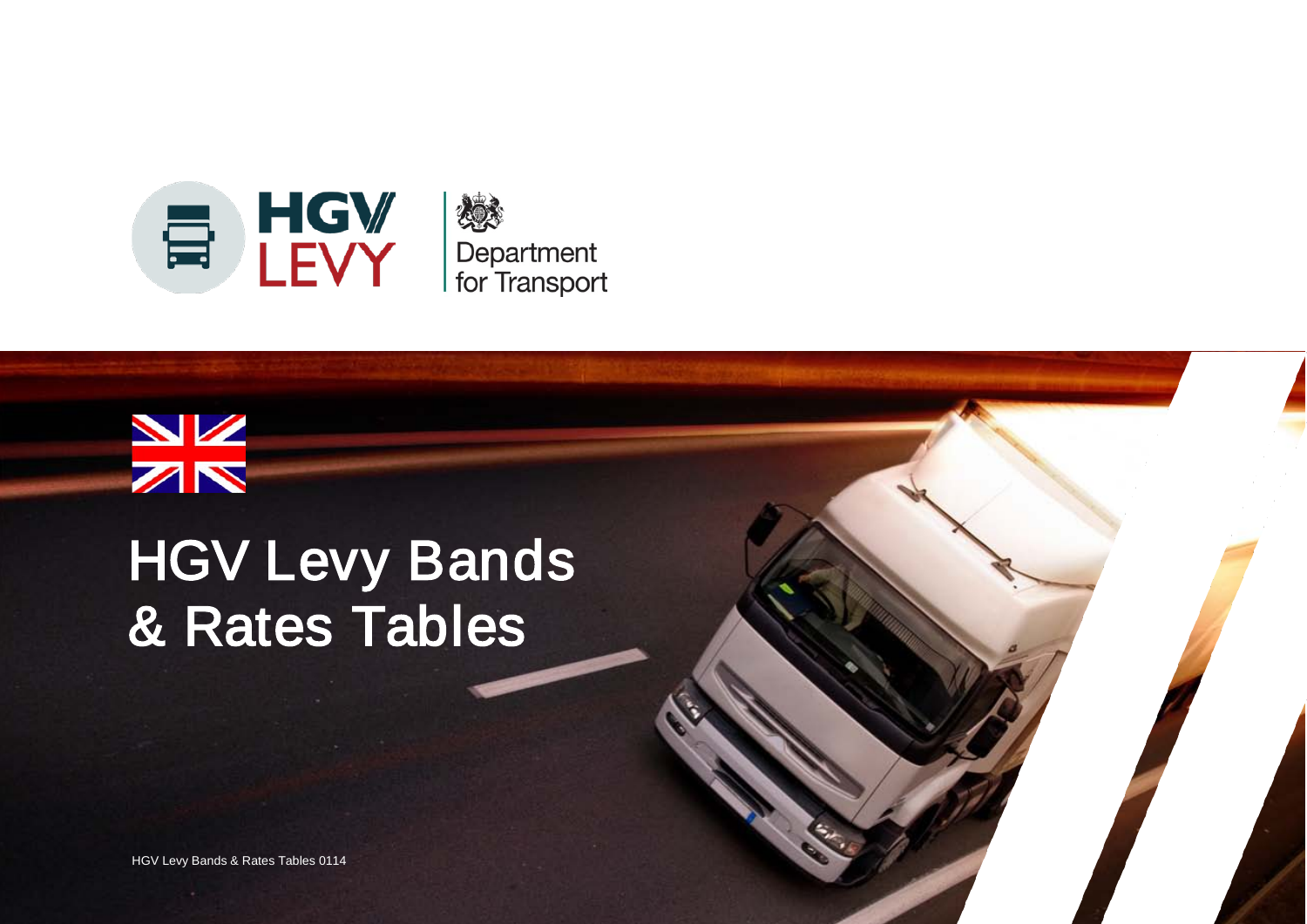

## Table 1

|                                    | HGV Road User Levy Bands: by Vehicle Type, Weight and Axle Configuration |                                                                     |                     |                     |                     |                     |                     |                     |                     |                     |                      |                     |                |
|------------------------------------|--------------------------------------------------------------------------|---------------------------------------------------------------------|---------------------|---------------------|---------------------|---------------------|---------------------|---------------------|---------------------|---------------------|----------------------|---------------------|----------------|
|                                    | Maximum weight of Rigid (kilogrammes)                                    |                                                                     |                     |                     |                     |                     |                     |                     |                     |                     |                      |                     |                |
|                                    | 11,999 to<br>15,000                                                      | 15,001 to<br>21,000                                                 | 21,001 to<br>23,000 | 23,001 to<br>25,000 | 25,001 to<br>27,000 | 27,001 to<br>28,000 | 28,001 to<br>31,000 | 31,001 to<br>33,000 | 33,001 to<br>34,000 | 34,001 to<br>36,000 | 36,001 to<br>38,0000 | 38,001 to<br>44,000 | Over<br>44,000 |
| <b>Rigid</b>                       |                                                                          |                                                                     |                     |                     |                     |                     |                     |                     |                     |                     |                      |                     |                |
| 2 axle                             | В                                                                        | D                                                                   | D                   | D                   | D                   | D                   | D                   | D                   | D                   | D                   | D                    | D                   | G              |
| 3 axle                             | B                                                                        | B                                                                   | $\mathsf{C}$        | $\mathsf D$         | D                   | D                   | D                   | D                   | D                   | D                   | D                    | D                   | G              |
| $4+$ axle                          | B                                                                        | B                                                                   | B                   | $\mathsf{C}$        | D                   | E                   | E                   | E                   | E                   | E                   | $\mathsf E$          | E                   | G              |
| Rigid with Trailer weight ≥4,000kg |                                                                          |                                                                     |                     |                     |                     |                     |                     |                     |                     |                     |                      |                     |                |
| 2 axle drawing vehicle             | B(T)                                                                     | D(T)                                                                | E(T)                | E(T)                | E(T)                | E(T)                | E(T)                | E(T)                | E(T)                | E(T)                | E(T)                 | E(T)                | E(T)           |
| 3 axle drawing vehicle             | B(T)                                                                     | B(T)                                                                | C(T)                | D(T)                | D(T)                | E(T)                | E(T)                | E(T)                | E(T)                | E(T)                | E(T)                 | E(T)                | E(T)           |
| 4+ axle drawing vehicle            | B(T)                                                                     | B(T)                                                                | B(T)                | C(T)                | D(T)                | E(T)                | E(T)                | E(T)                | E(T)                | E(T)                | E(T)                 | E(T)                | E(T)           |
|                                    |                                                                          |                                                                     |                     |                     |                     |                     |                     |                     |                     |                     |                      |                     |                |
|                                    |                                                                          | Maximum weight of Articulated Vehicle Combination (kilogrammes) (*) |                     |                     |                     |                     |                     |                     |                     |                     |                      |                     |                |
|                                    | 11,999 to<br>25,000                                                      | 25,001 to<br>28,000                                                 | 28,001 to<br>31,000 | 31,001 to<br>33,000 | 33,001 to<br>34,000 | 34,001 to<br>36,000 | 36,001 to<br>38,000 | 38,001 to<br>44,000 | Over<br>44,000      |                     |                      |                     |                |
| 2 axle Tractive Unit with          |                                                                          |                                                                     |                     |                     |                     |                     |                     |                     |                     |                     |                      |                     |                |
| 1 or more axle semi-trailer        | A                                                                        | $\mathbf C$                                                         | D                   | E                   | E.                  | $\mathsf F$         | $\mathsf F$         | G                   | G                   |                     |                      |                     |                |
| 2 or more axle semi-trailer        | A                                                                        | A                                                                   | $\mathsf D$         | E                   | E                   | F                   | $\mathsf F$         | G                   | G                   |                     |                      |                     |                |
| 3 or more axle semi-trailer        | A                                                                        | Α                                                                   | A                   | $\mathsf C$         | C                   | E                   | $\mathsf E$         | G                   | G                   |                     |                      |                     |                |
| 3 or more axle Tractive Unit with  |                                                                          |                                                                     |                     |                     |                     |                     |                     |                     |                     |                     |                      |                     |                |
| 1 or more axle semi-trailer        | A                                                                        | Α                                                                   | $\mathsf C$         | E                   | E                   | E                   | $\mathsf{F}$        | G                   | G                   |                     |                      |                     |                |
| 2 or more axle semi-trailer        | A                                                                        | A                                                                   | $\mathsf{A}$        | $\mathbf C$         | D                   | D                   | $\mathsf E$         | G                   | G                   |                     |                      |                     |                |
| 3 or more axle semi-trailer        | A                                                                        | Α                                                                   | A                   | A                   | Α                   | C                   | D                   | E                   | G                   |                     |                      |                     |                |

\* Maximum operating weight of tractive unit as shown on vehicle registration document, or in the absence of a registration document the manufacturer's plate.